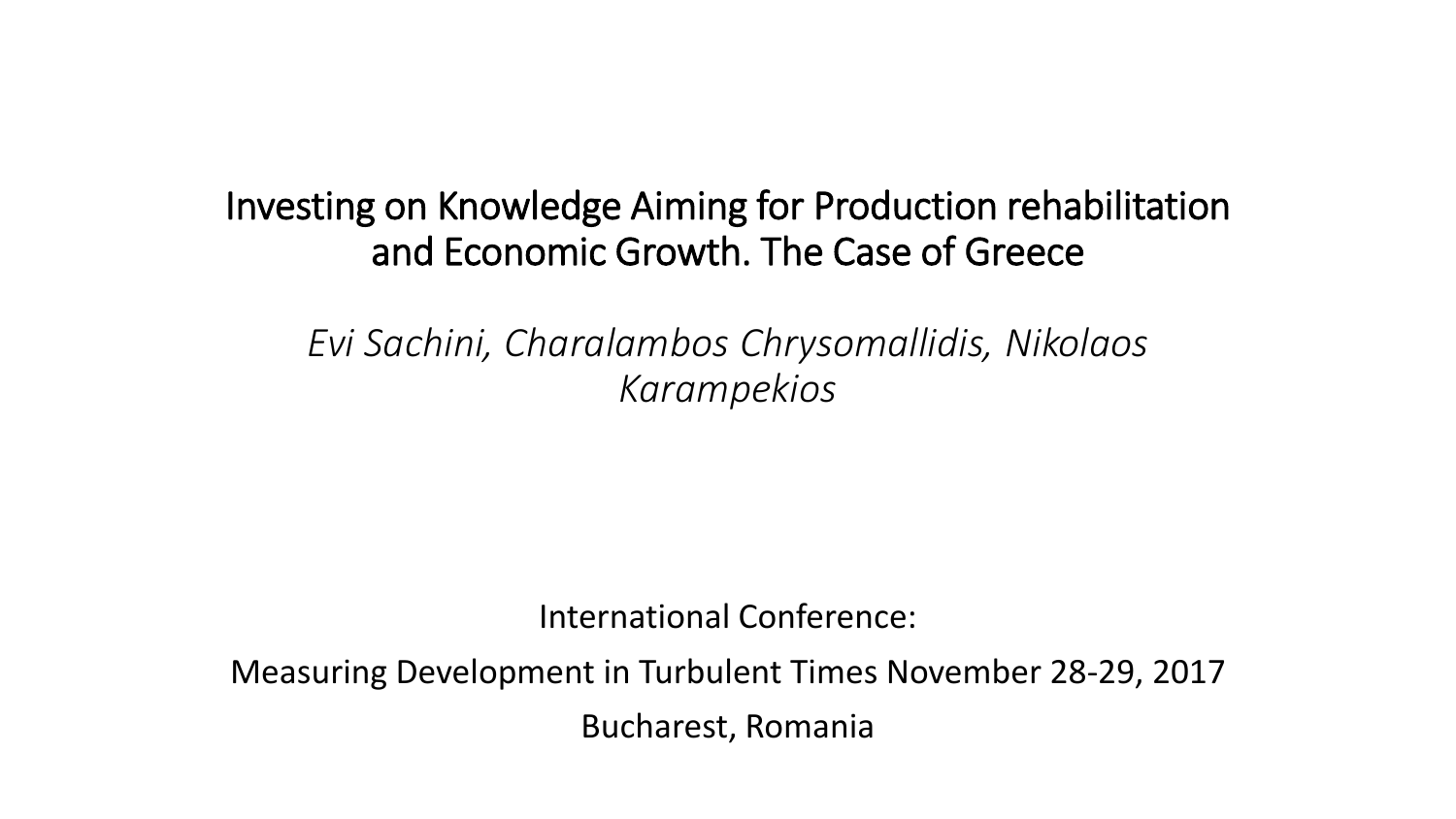# Knowledge and economic growth

- Theory
	- economic development places emphasis on knowledge intensive activities, such as research, technology and innovation as an engine of growth
- Evidence
	- Developed and developing
	- Positioned at the core and at the peripheries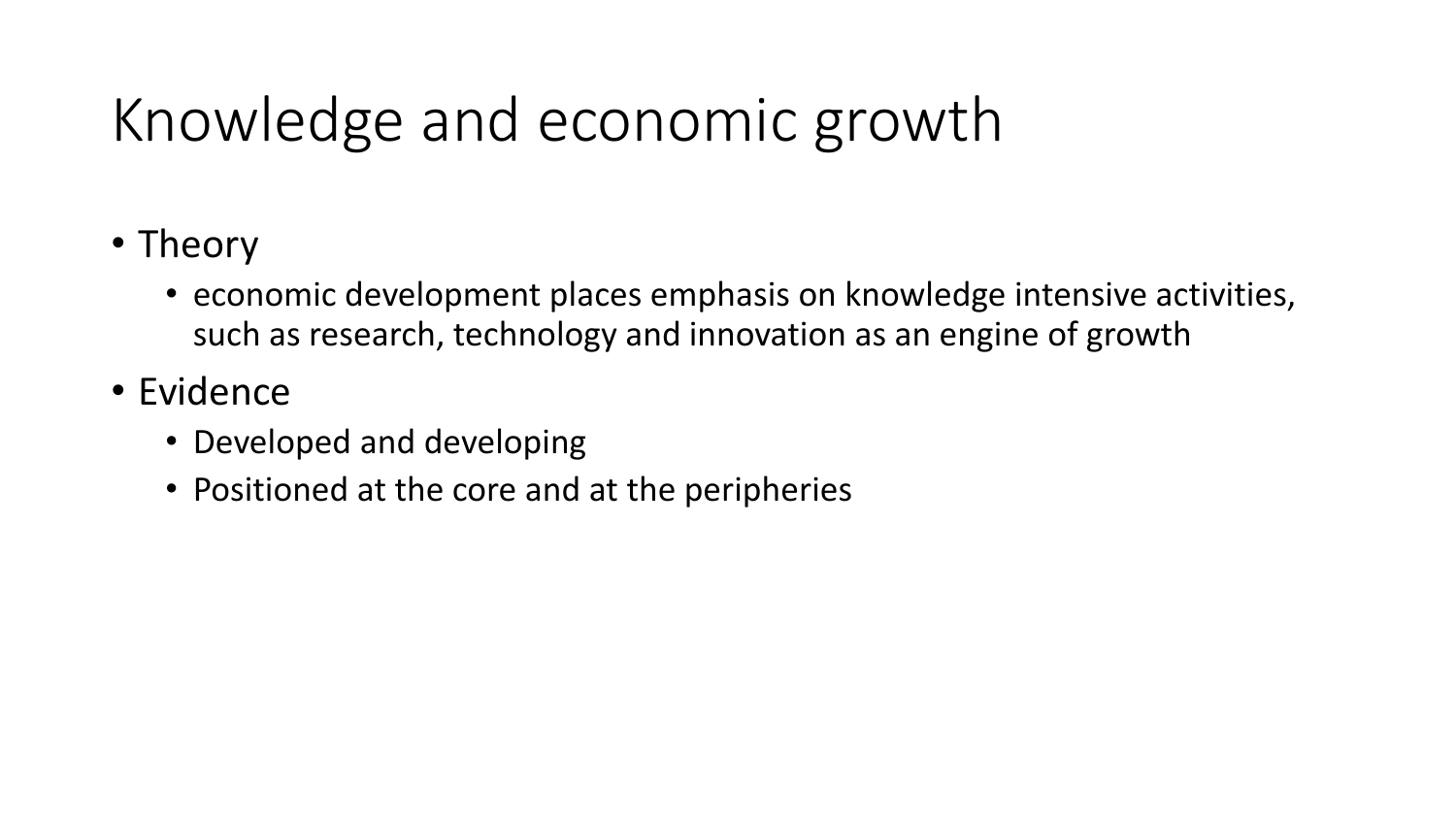#### Greek production pattern

#### • Sectoral distribution

|      | <b>Agriculture</b> | <b>Manufacturing</b> | <b>Services</b> |
|------|--------------------|----------------------|-----------------|
| 1970 | 18                 | 19                   | 51              |
| 1975 | 19                 | 20                   | 51              |
| 1980 | 18                 | 20                   | 51              |
| 1985 | 17                 | 18                   | 54              |
| 1990 | 15                 | 16                   | 57              |
| 1995 | 10                 | 13                   | 68              |
| 2000 | $\overline{7}$     | 11                   | 71              |
| 2008 | 3                  | 9                    | 70              |
| 2011 | $\overline{3}$     | 9                    | 81              |
| 2016 | $\overline{4}$     | 10                   | 80              |

• gradual erosion of the domestic production model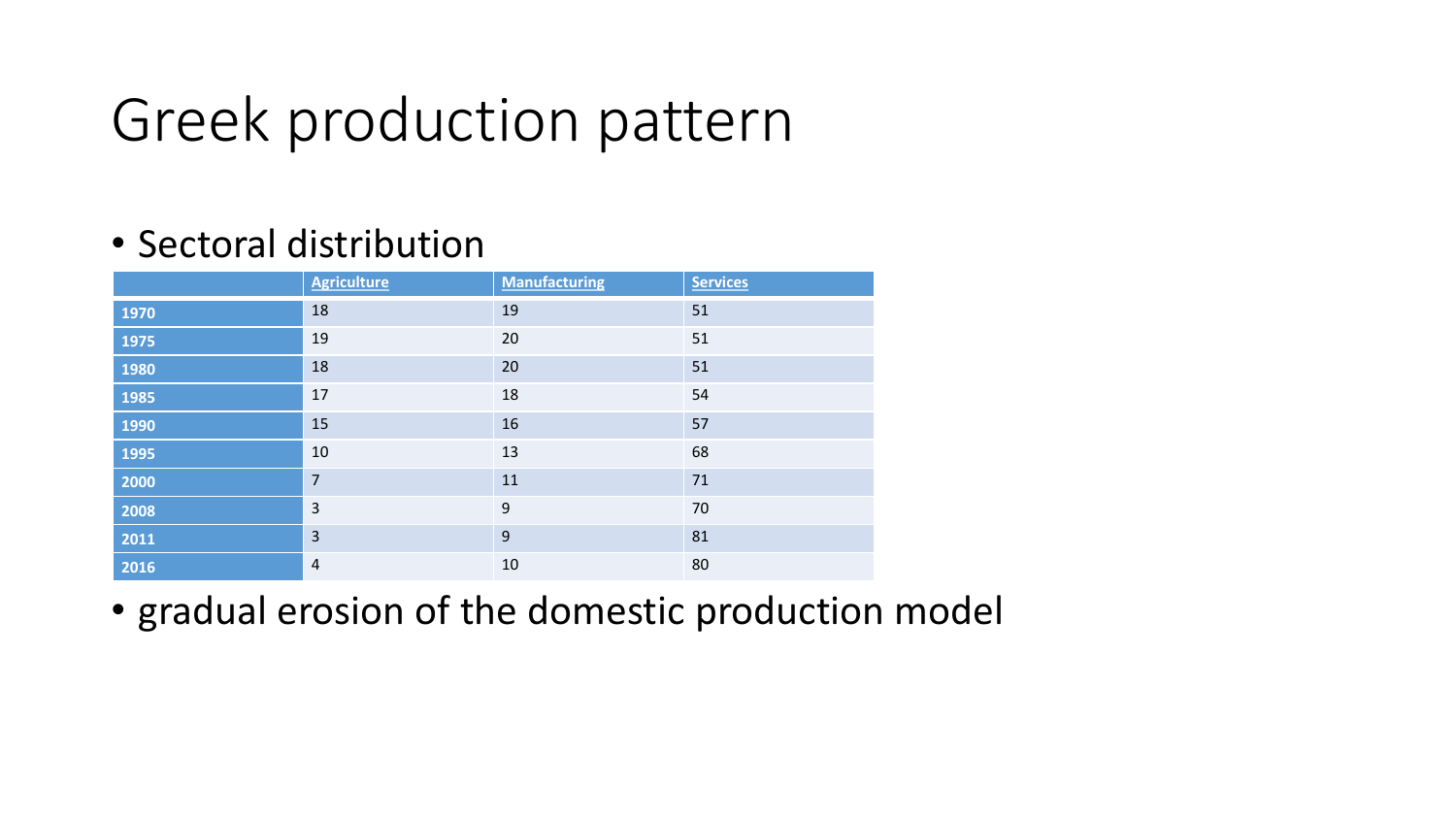## The role of the crisis

- Exposed the ill structure of the domestic production system
	- productive incapacity to balance Greece's foreign payments and adopt an export oriented productive strategy
- Devaluation as a preferred means to what?
	- it further excarbated the already existing recession mode of the domestic economy
- Domestic firms double pressure
	- competition from both low labour and technologically advanced countries
	- Signposts
		- elidek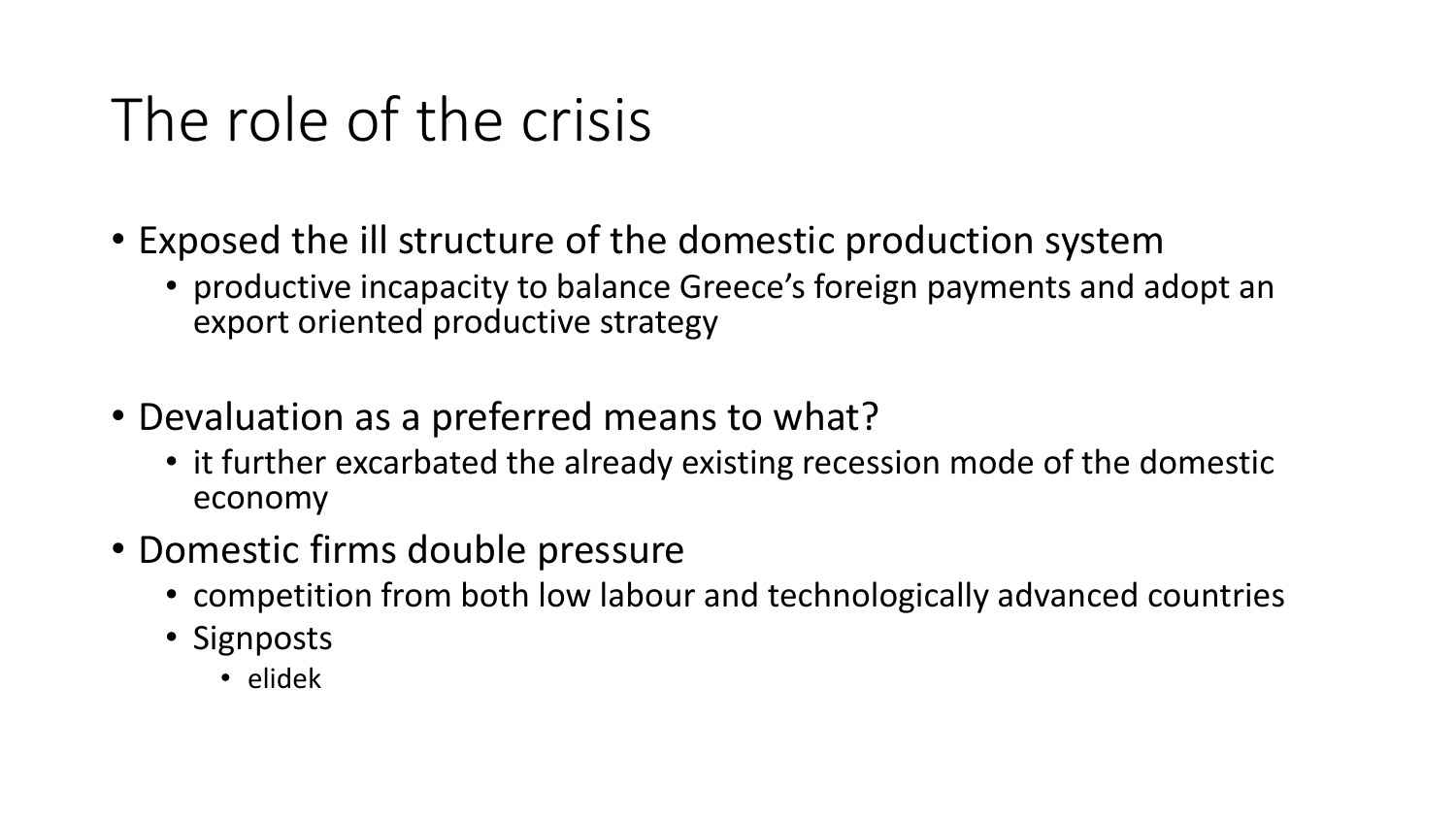# The role of the crisis (2)

- Renewed emphasis on the importance of the contribution of research and technology on economic development
- The crisis as an opportunity to substantially boost the significance of the domestic science, technology and innovation system and transform the country into a knowledge-based economy
- Optimistic signposts
	- Institutionalization of a Deputy Minister explicitly responsible for maters of research and technology
	- The creation of the Hellenic Foundation of Research and Innovation (ELIDEK) with  $\epsilon$ 240 million
	- The creation of EquiFund, a  $\epsilon$  260 million fund-of-funds
	- Allocation of  $+ \epsilon$  1 billion of the National Strategic Reference Framework (2014-2020) to R&D-related activities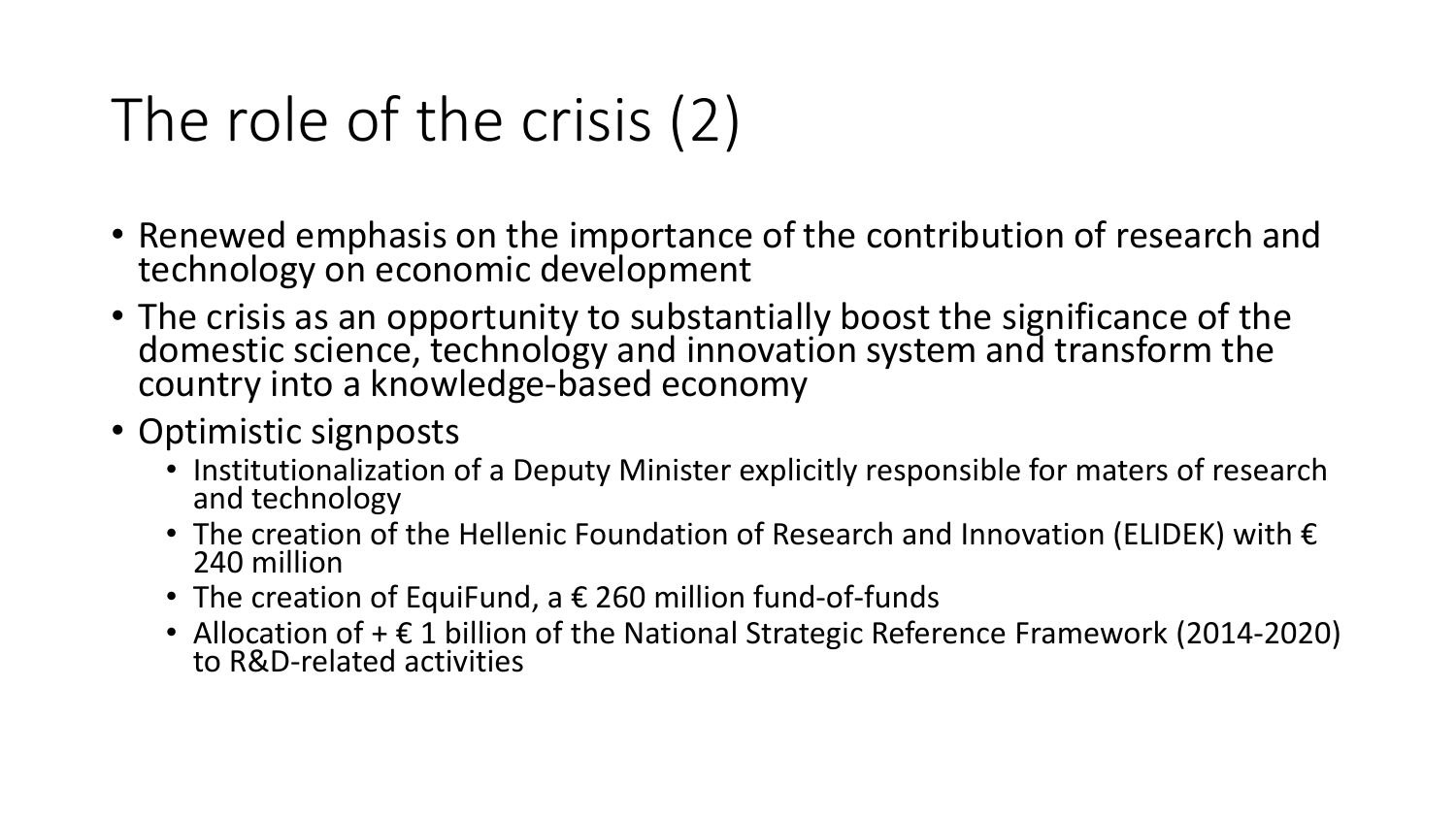# Aspects of turnaround (1)

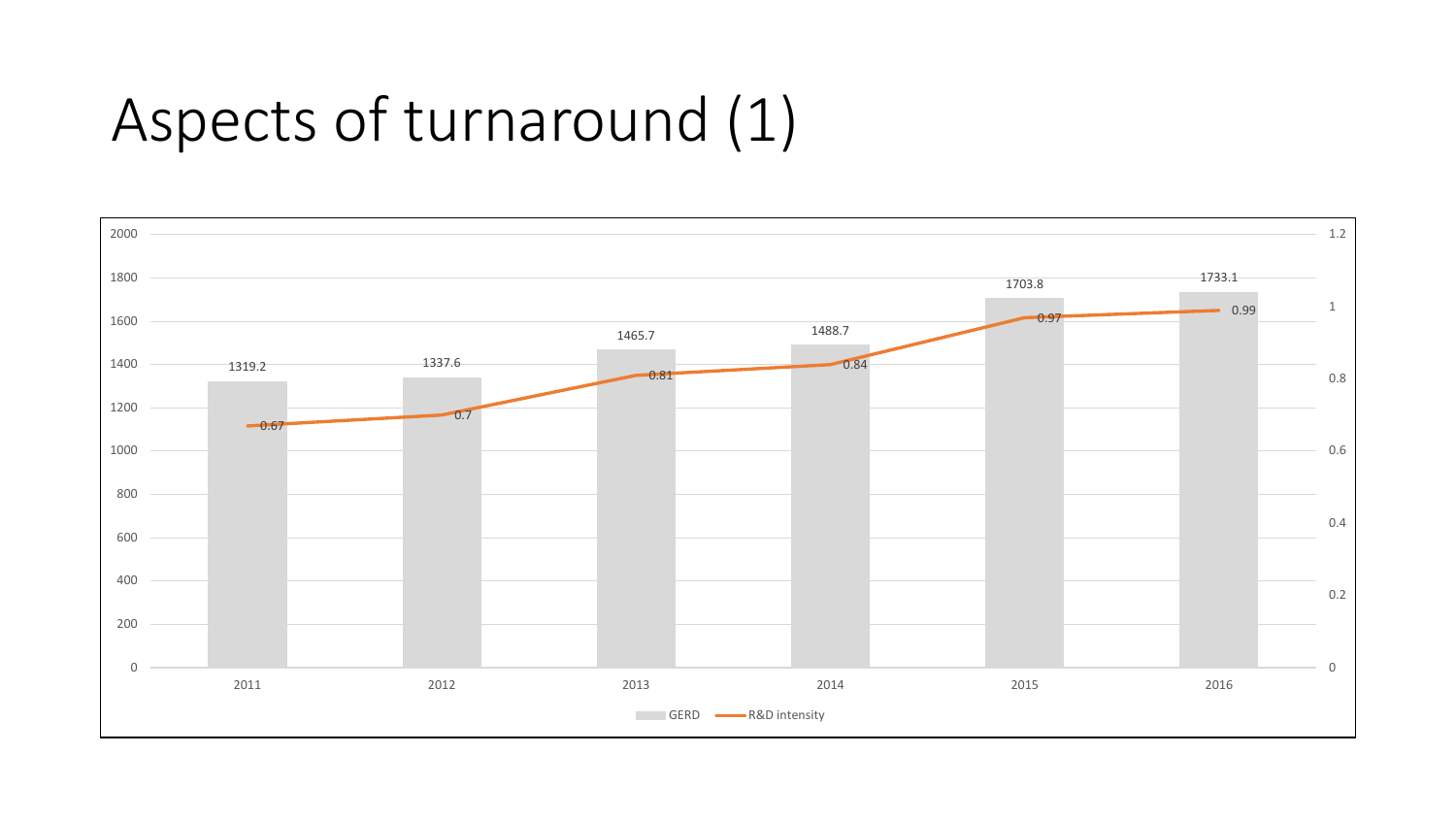## Aspects of turnaround (2)

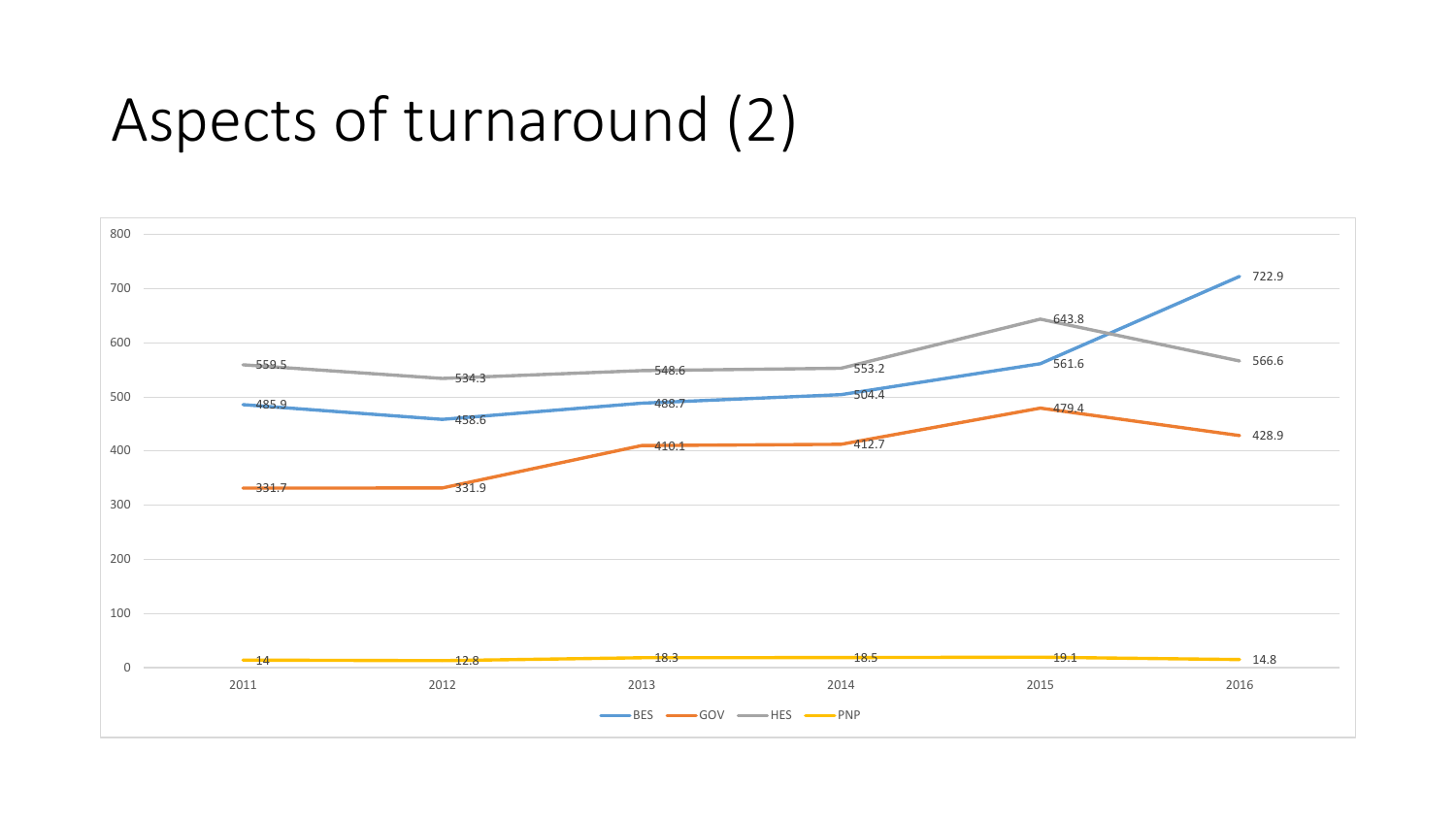#### Aspects of turnaround (3)

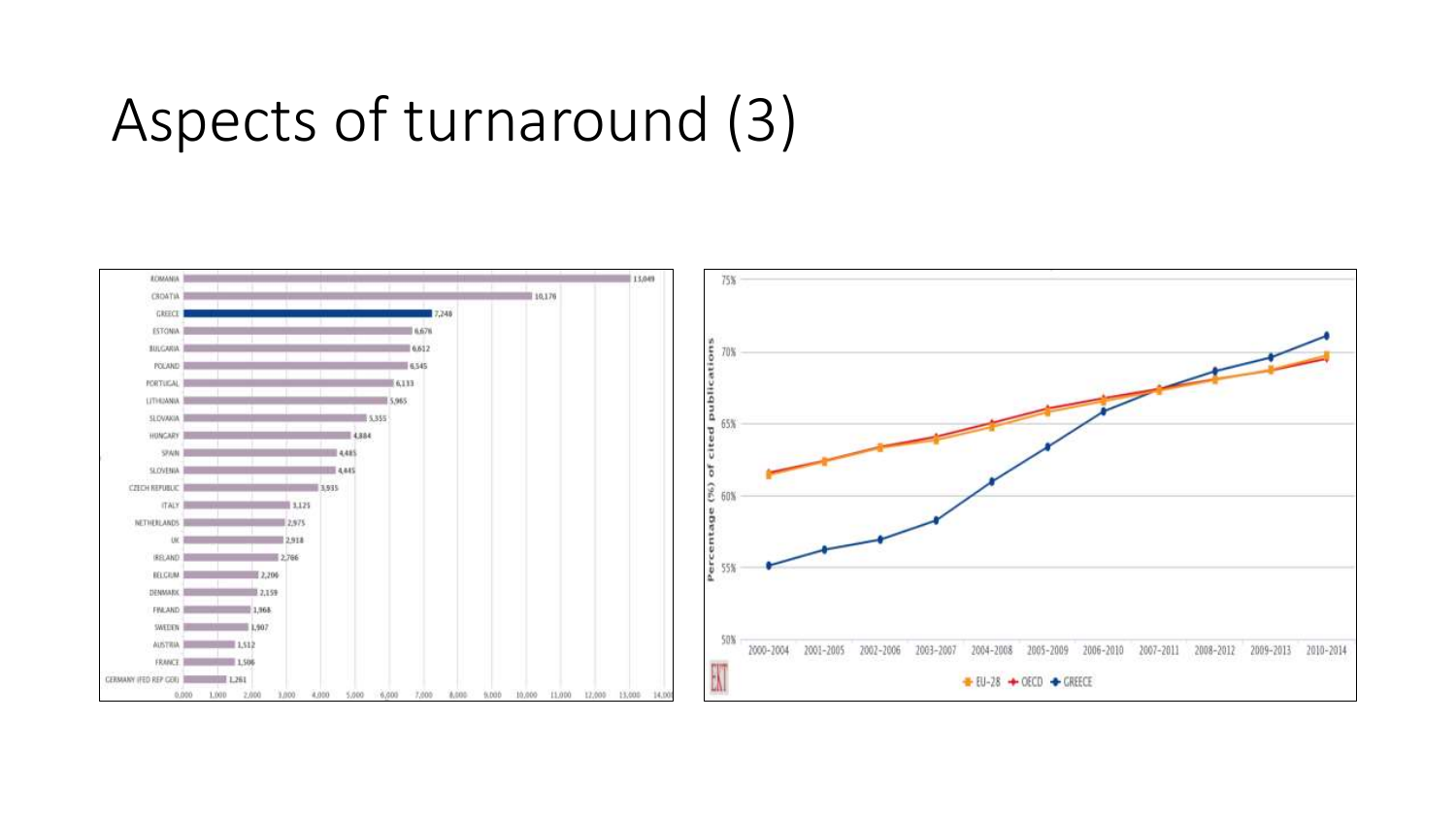#### Aspects of turnaround (4)

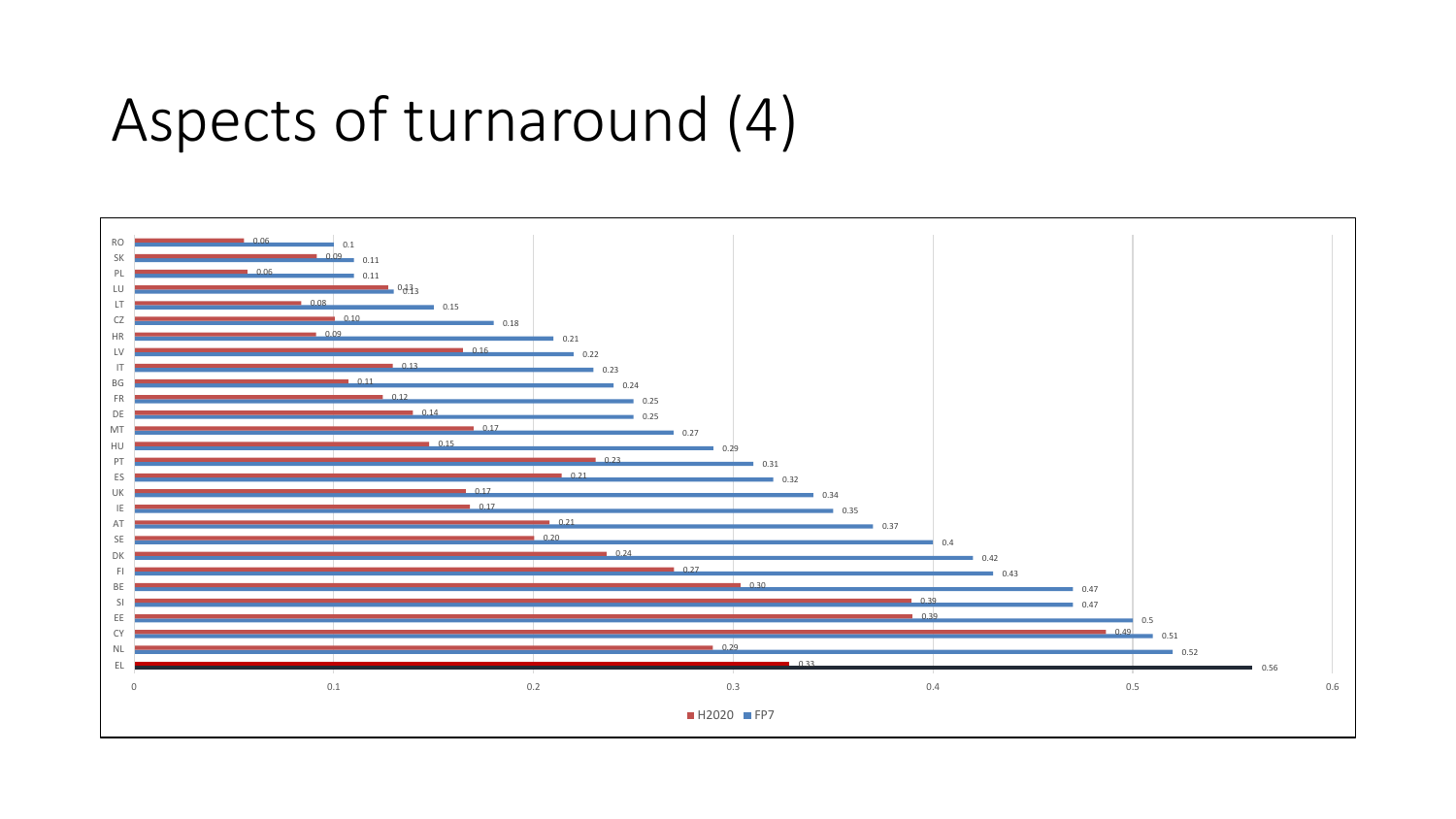#### Conclusion

The realization that a range of

- Virtuous elements are already there (highly educated human capital) in addition to
- Increased R&D performance by firms
- The role of the crisis as a wake up call
- Lead to a new Greek industrial policy based on knowledge.